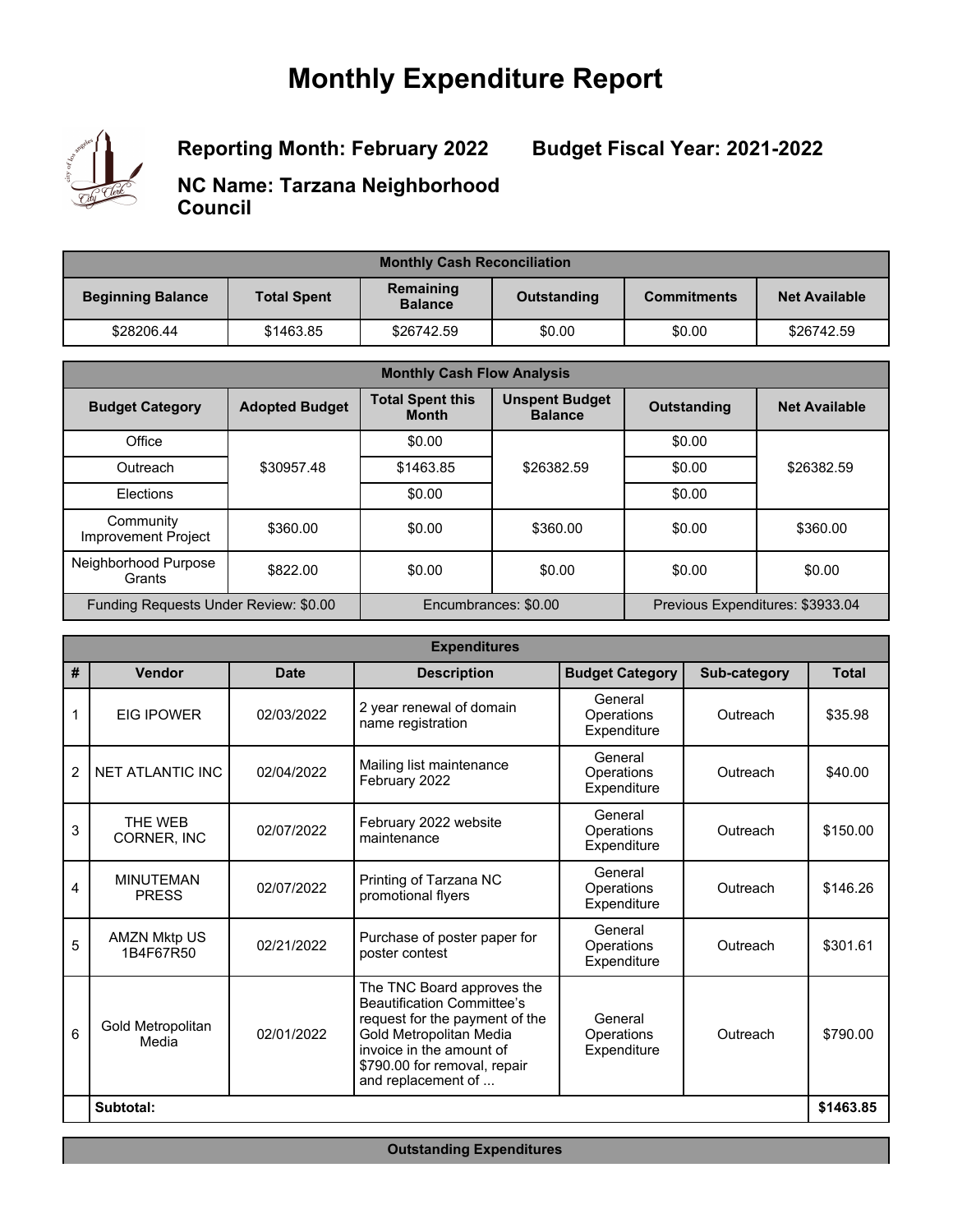| # | <b>Vendor</b>                | <b>Date</b> | <b>Description</b> | <b>Budget Category</b> | Sub-category | Total  |
|---|------------------------------|-------------|--------------------|------------------------|--------------|--------|
|   | <b>Subtotal: Outstanding</b> |             |                    |                        |              | \$0.00 |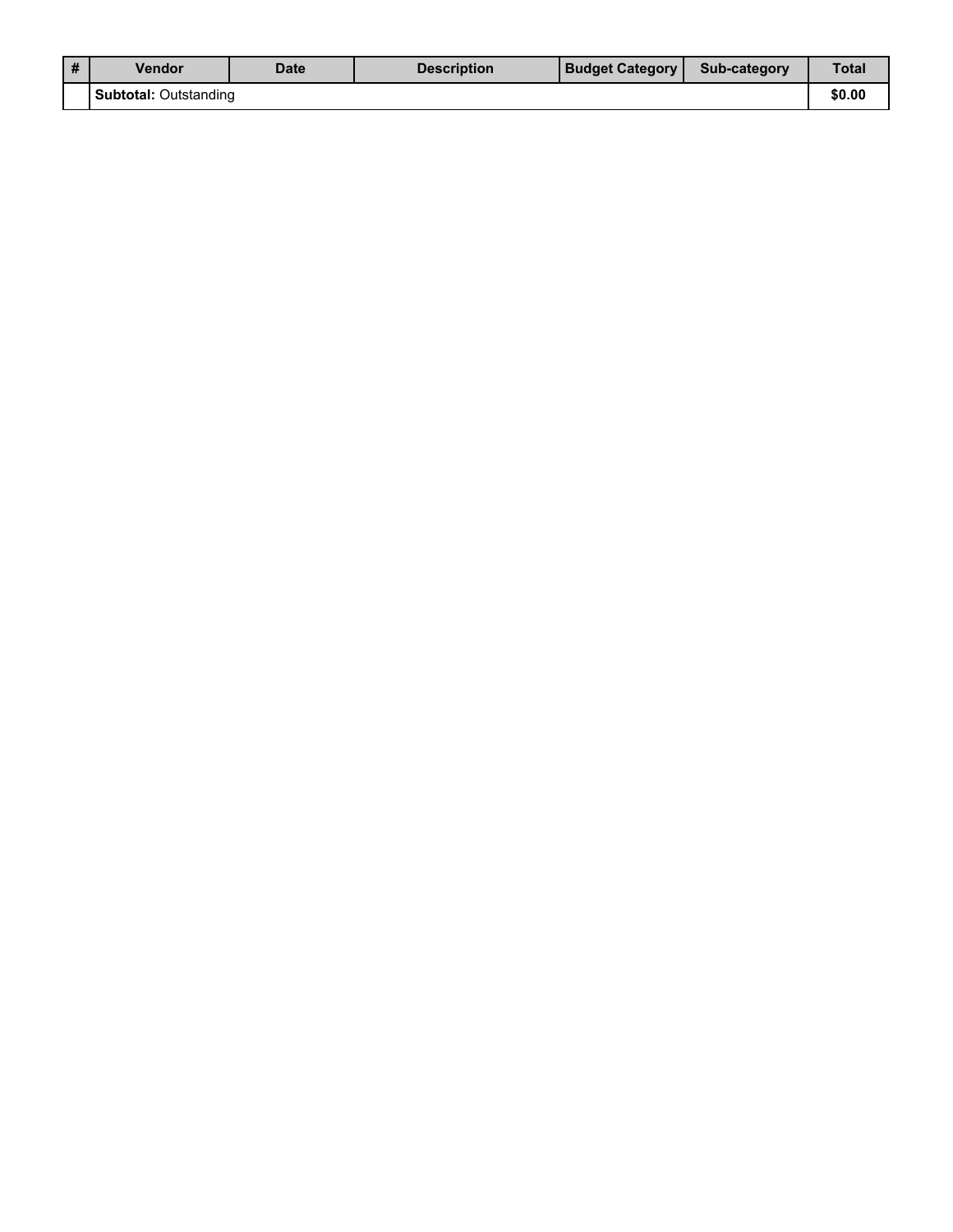# Your IPOWER Order Confirmation

Inbox

## IPOWER <noreply@ipower.com> Feb 3, 2022, 2:31 PM

(3 days ago)

to harveygoldberg



# Payment Confirmation

Thank you again for choosing IPOWER. Your payment has been confirmed and you're all set to go. Log in to your account here.

| billed to:<br><b>Leonard Shaffer</b><br>P O Box 571016<br>Tarzana CA 91357 |         |                     | tax invoice:<br>#414497126<br>invoice date:<br>02/03/2022 |
|----------------------------------------------------------------------------|---------|---------------------|-----------------------------------------------------------|
| payment method: Credit Card                                                |         |                     | payment date:<br>02/03/2022                               |
| product description                                                        | term    | qty                 | price                                                     |
| .org renew - 2 year: from 02/03/2022<br>to 02/03/2024                      | 2 years | 1                   | \$35.98                                                   |
|                                                                            |         | subtotal:           | \$35.98                                                   |
|                                                                            |         | $\text{tax}(0\%)$ : | \$0.00                                                    |
|                                                                            |         | total:              | \$35.98                                                   |
|                                                                            |         |                     |                                                           |

Auto Renewal Terms: All plans and products automatically renew roughly 15 days before the expiration unless you cancel. Some products, such as SEO services and SiteLock, renew 1 day prior to expiration. The renewal will be for the same term length and at the regular rates reflected in your Account under Billing. The payment method you provide today, or we have on file, will be used for renewals, unless you change it or cancel. You may cancel at any time by logging into your account, prior to your renewal date to avoid being charged, or by calling customer support at 866-708-1928.

Your purchase and continued use of IPOWER's products and services are subject to the Auto Renewal Terms, Terms of Service, and Cancellation Policy. You also acknowledge receipt of the Privacy Notice.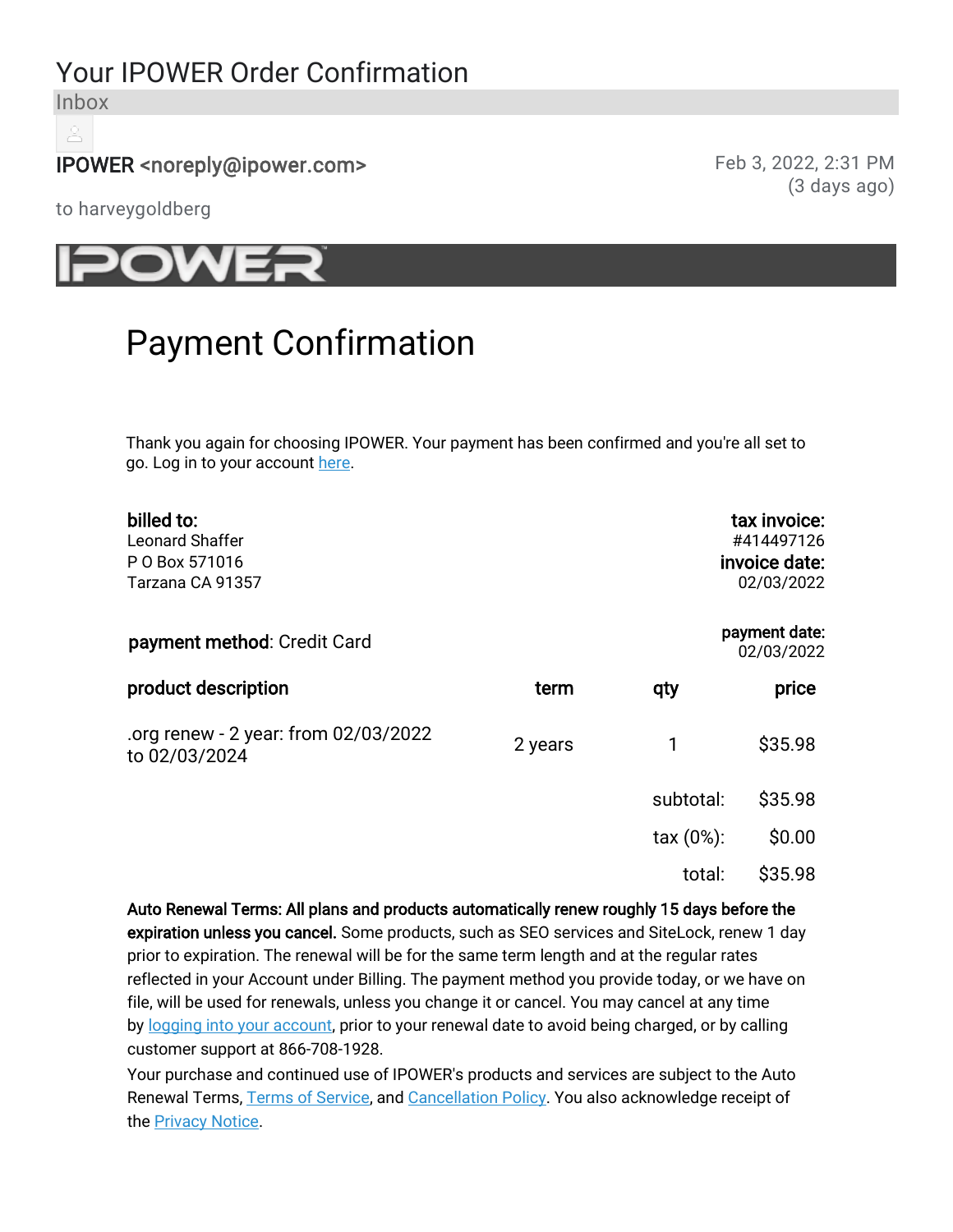



| <b>Invoice Summary</b>      |                                 |  |  |  |
|-----------------------------|---------------------------------|--|--|--|
|                             | Account   1002581               |  |  |  |
|                             | Reference   Invoice 1002581-178 |  |  |  |
|                             | Date 2022-02-01                 |  |  |  |
|                             | Due Date   2022-03-03           |  |  |  |
| Total $(\frac{6}{9})$ 40.00 |                                 |  |  |  |
| Amount Due (\$)   40.00     |                                 |  |  |  |

Harvey Goldberg Tarzana Neighborhood Council 19798 Greenbriar Drive Tarzana, CA 91356

| <b>Description</b>                           | Amount (\$) |
|----------------------------------------------|-------------|
| Pro Bandwidth Usage                          | 0.00        |
| Max: 0 GB                                    |             |
| Service Name: 'tarzana-neighborhood-council' |             |
| Pro Anno List                                | 40.00       |
| Max: 2147 Members                            |             |
| Service Name: 'tarzana-neighborhood-council' |             |

#### Notes:

Emailing Baby Boomers, Millennials, Generation X, and Generation Z should be different. We tell you how to email market to each one of them: https://www.netatlantic.com/resources/articles/straight-talk-on-emailmarketing-to-the-generations

Please tear off and return the bottom portion with your payment. Thank you.

Harvey Goldberg Tarzana Neighborhood Council 19798 Greenbriar Drive Tarzana, CA 91356



| <b>Payment Summary</b>            |                       |  |  |  |
|-----------------------------------|-----------------------|--|--|--|
| Account                           | 1002581               |  |  |  |
| Reference                         | Invoice 1002581-178   |  |  |  |
|                                   | Due Date   2022-03-03 |  |  |  |
| Amount Due (\$)                   | 40.00                 |  |  |  |
| <b>Amount Enclosed</b>            |                       |  |  |  |
| <b>Check Number</b>               |                       |  |  |  |
| Please make checks                |                       |  |  |  |
| payable to Net Atlantic, Inc.     |                       |  |  |  |
| New monies owed will be collected |                       |  |  |  |
| via credit card on 2022-02-04.    |                       |  |  |  |

Net Atlantic, Inc. 10 Federal St., Suite 26 Salem, MA 01970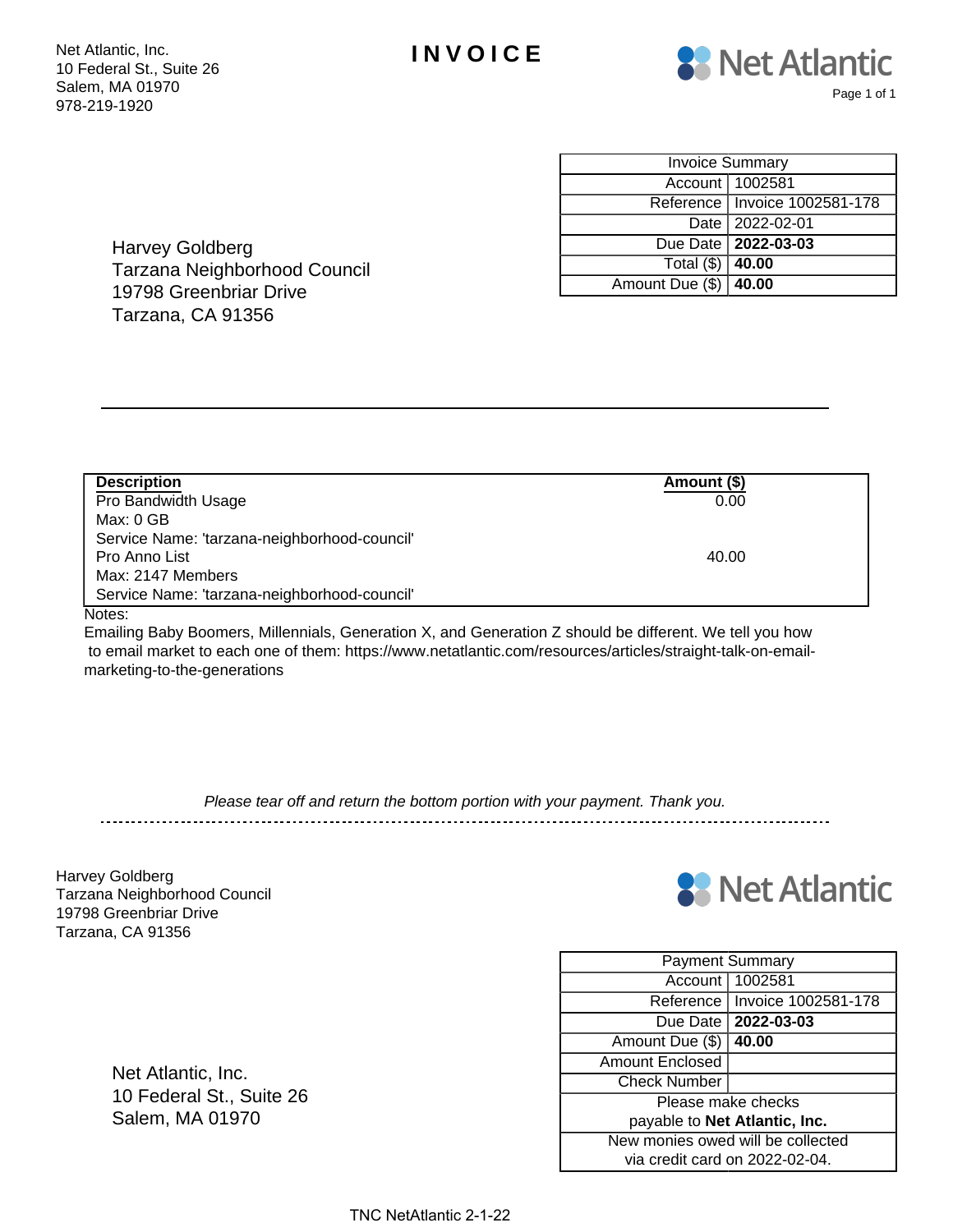The Web Corner, Inc.

## 15300 Ventura Blvd. Suite 400 Sherman Oaks, CA 91403

# **Invoice**

| Date     | Invoice $#$ |
|----------|-------------|
| 2/1/2022 | 23392       |

| <b>Bill To</b>               |
|------------------------------|
| Tarzana Neighborhood Council |
| PO Box 571016                |
| Tarzana, CA 91357            |
|                              |
|                              |
|                              |
|                              |

|                              |                                                                                                                                                                                                                                                    | P.O. No. | Terms          |                         | Project                |
|------------------------------|----------------------------------------------------------------------------------------------------------------------------------------------------------------------------------------------------------------------------------------------------|----------|----------------|-------------------------|------------------------|
|                              |                                                                                                                                                                                                                                                    |          | Due on Receipt |                         |                        |
| Quantity                     | Description                                                                                                                                                                                                                                        |          | Rate           |                         | Amount                 |
| $\mathbf{1}$                 | Monthly Maintenance: includes up to 1.5 hours for; phone support, web development,<br>requests, & website adjustments<br>0 Monthly Hosting for tarzananc.org<br>0 Email Archiving:<br>1 Accounts l.shaffer@tarzananc.org (inlcuded in maintenance) |          |                | 150.00<br>15.00<br>3.00 | 150.00<br>0.00<br>0.00 |
| Thank you for your business! | Please remit payment at your earliest convenience.                                                                                                                                                                                                 |          | <b>Total</b>   |                         | \$150.00               |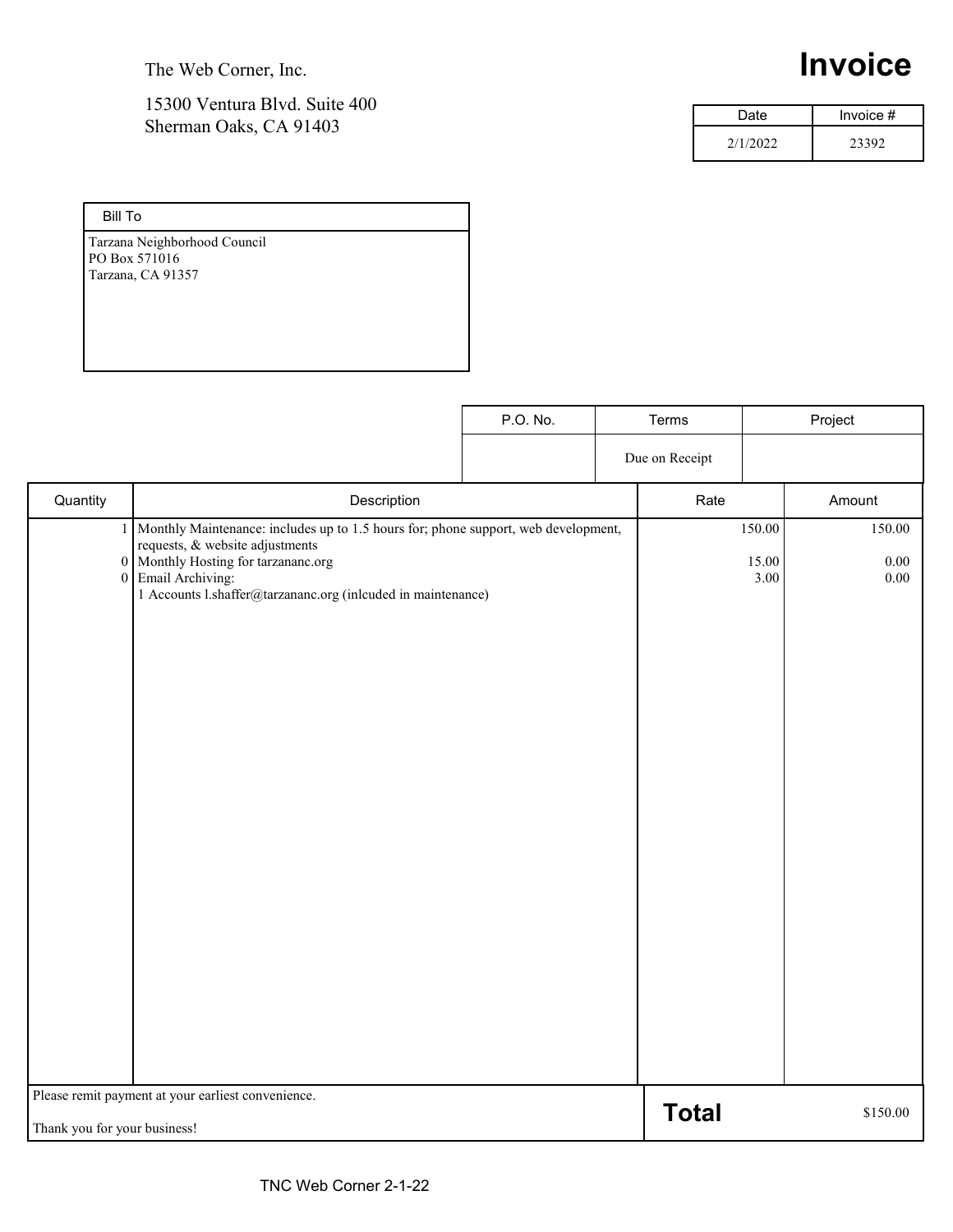

Minuteman Press 20648 Ventura Blvd. Woodland Hills, CA 91364 Phone: 818-348-2300 / Fax: 818-348-2303 Web: woodlandhills-ca.minutemanpress.com E-mail:mmpwoodlandhills@gmail.com

## **INVOICE**

Invoice Number **Invoice Date** 

30957  $2/3/2022$ 

Bill to: Tarzana Neighborhood Council PO Box 571016 Tarzana, CA 91357

> Phone: 818-912-0602 Mobile Phone: 818-912-0602 Email: etti.wieder@yahoo.com

Ship to: Tarzana Neighborhood Council PO Box 571016 Tarzana, CA 91357

> Phone: 818-912-0602 Mobile Phone: 818-912-0602 Email: etti.wieder@yahoo.com

### **Where Quality and Service Make The Difference**

|  |  | 500 Brochures - 8.5 x 11 - 100# Gloss Text - 4/1 - Tri-Fold (Job 63367) |  |
|--|--|-------------------------------------------------------------------------|--|
|--|--|-------------------------------------------------------------------------|--|

\$134.00

| Sales Tax 2018<br>Invoice Total |
|---------------------------------|
| <b>Balance Due</b>              |
|                                 |



Salesperson: Craig & Garth Sanders 50% Deposit, COD Please pay from this invoice. No statements will be sent. Received By

2.0000% interest per month on past-due invoices.

The First & Last Step In Printing.

## TNC MM Press 2-3-22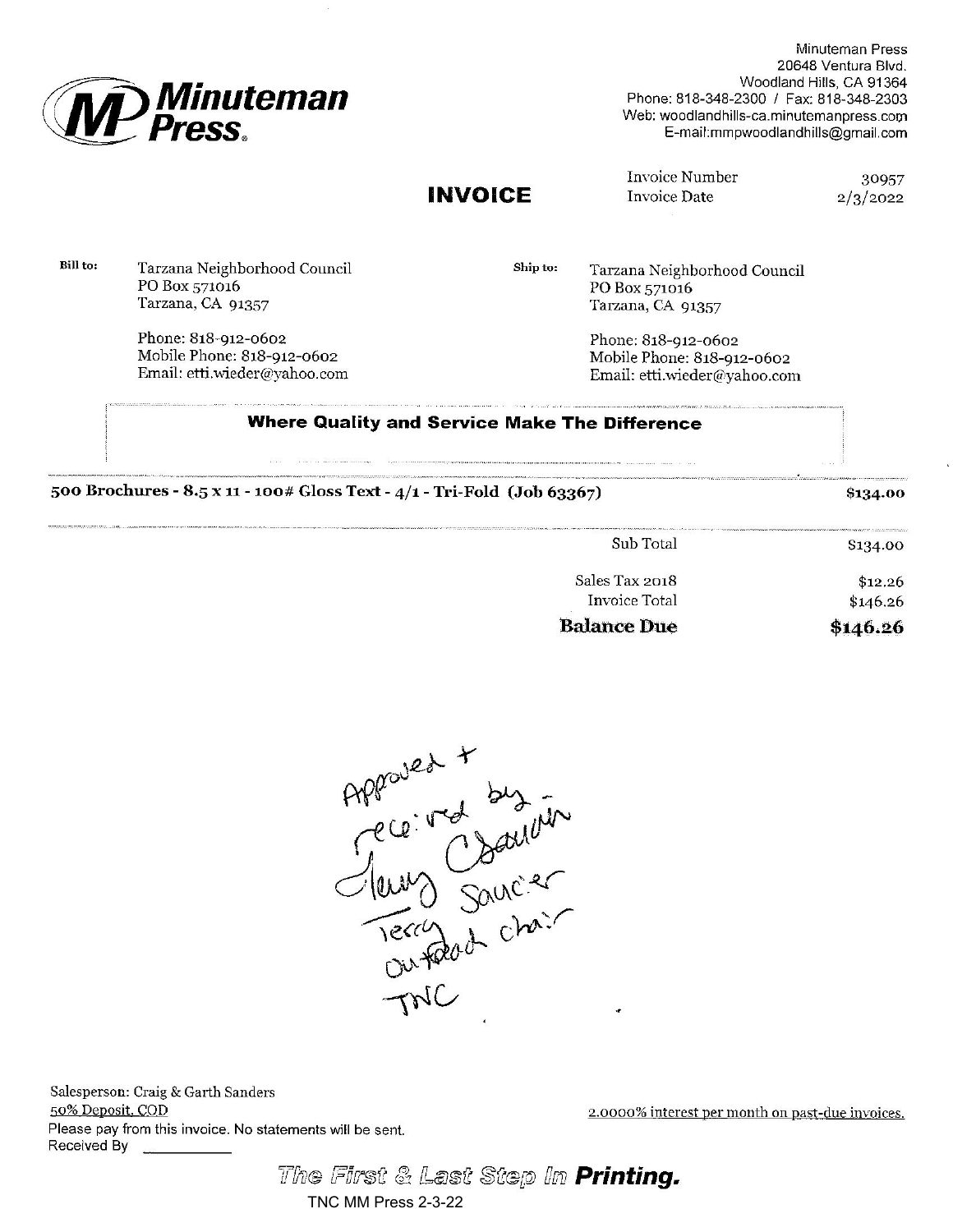| Office of the City Clerk                                                                                                                                                                                                                                                                                       |                                                                                                                                                                                                                                    |                                                                                                                                                    |                                  |                |                   |            |         |
|----------------------------------------------------------------------------------------------------------------------------------------------------------------------------------------------------------------------------------------------------------------------------------------------------------------|------------------------------------------------------------------------------------------------------------------------------------------------------------------------------------------------------------------------------------|----------------------------------------------------------------------------------------------------------------------------------------------------|----------------------------------|----------------|-------------------|------------|---------|
| Administrative Services Division                                                                                                                                                                                                                                                                               |                                                                                                                                                                                                                                    |                                                                                                                                                    |                                  |                |                   |            |         |
| Neighborhood Council (NC) Funding Program                                                                                                                                                                                                                                                                      |                                                                                                                                                                                                                                    |                                                                                                                                                    |                                  |                |                   |            |         |
| Board Action Certification Form                                                                                                                                                                                                                                                                                |                                                                                                                                                                                                                                    |                                                                                                                                                    |                                  |                |                   |            |         |
| NC Name: Tarzana                                                                                                                                                                                                                                                                                               |                                                                                                                                                                                                                                    |                                                                                                                                                    | Meeting Date: 1-25-22            |                |                   |            |         |
| Budget Fiscal Vear: 2021-2022<br>Board Motion and/or Public                                                                                                                                                                                                                                                    |                                                                                                                                                                                                                                    |                                                                                                                                                    | Agenda item No. 14               |                |                   |            |         |
| Benefit Statement (CIP and NPG):                                                                                                                                                                                                                                                                               | Resolved: The TNC Board adopts the recommendation of the Budget Committee regarding the request from the Events Committee to<br>purchase 26 pads of poster paper tos the Earth Day Poster Contest for NTE \$450.00. Funds to be cl |                                                                                                                                                    |                                  |                |                   |            |         |
|                                                                                                                                                                                                                                                                                                                |                                                                                                                                                                                                                                    |                                                                                                                                                    |                                  |                |                   |            |         |
|                                                                                                                                                                                                                                                                                                                |                                                                                                                                                                                                                                    |                                                                                                                                                    | HARV 64                          |                | TERRY             |            |         |
|                                                                                                                                                                                                                                                                                                                |                                                                                                                                                                                                                                    |                                                                                                                                                    | Vote Count                       |                |                   |            |         |
| <b>Board Member Name</b>                                                                                                                                                                                                                                                                                       | Recused boardmembers must leave the room uniquo any discussion anomay not return to the roomuntil after the vote is complete.                                                                                                      |                                                                                                                                                    |                                  |                |                   |            |         |
| <b>Terry Saucler</b>                                                                                                                                                                                                                                                                                           | <b>Board Position</b><br><b>Board Member</b>                                                                                                                                                                                       | Yes                                                                                                                                                | No                               | <b>Abstain</b> | Absent            | ineligible | Recused |
| David Garfinkle                                                                                                                                                                                                                                                                                                | <b>Board Member</b>                                                                                                                                                                                                                |                                                                                                                                                    |                                  |                |                   |            |         |
| Pam Blattner                                                                                                                                                                                                                                                                                                   | Board Member                                                                                                                                                                                                                       |                                                                                                                                                    |                                  |                |                   |            |         |
| Harvey Goldberg                                                                                                                                                                                                                                                                                                | Treasurer                                                                                                                                                                                                                          | $\chi$                                                                                                                                             |                                  |                |                   |            |         |
| Eran R. Heissler                                                                                                                                                                                                                                                                                               |                                                                                                                                                                                                                                    |                                                                                                                                                    |                                  |                |                   |            |         |
| Devon Cromwell                                                                                                                                                                                                                                                                                                 | 1st VP<br>Board Member                                                                                                                                                                                                             | $\mathsf{X}% _{T}=\mathsf{X}_{T}\!\left( a,b\right) ,\mathsf{Y}=\mathsf{Y}_{T}\!\left( a,b\right) ,\mathsf{Y}=\mathsf{Y}_{T}\!\left( a,b\right) ,$ |                                  |                |                   |            |         |
| Joyce Greene                                                                                                                                                                                                                                                                                                   | Board Member                                                                                                                                                                                                                       | $\boldsymbol{\times}$                                                                                                                              |                                  |                |                   |            |         |
| <b>Daniel Gruen</b>                                                                                                                                                                                                                                                                                            | Board Member                                                                                                                                                                                                                       | X                                                                                                                                                  |                                  |                |                   |            |         |
| Susan Rogen                                                                                                                                                                                                                                                                                                    | <b>Board Member</b>                                                                                                                                                                                                                | Ж                                                                                                                                                  |                                  |                |                   |            |         |
| <b>Esther Weider</b>                                                                                                                                                                                                                                                                                           | <b>Board Member</b>                                                                                                                                                                                                                | X                                                                                                                                                  |                                  |                |                   |            |         |
| Max Flehinger                                                                                                                                                                                                                                                                                                  | Secretary                                                                                                                                                                                                                          | $\chi$                                                                                                                                             |                                  |                |                   |            |         |
| <b>Jeff Mausner</b>                                                                                                                                                                                                                                                                                            | 2nd VP                                                                                                                                                                                                                             |                                                                                                                                                    |                                  |                |                   |            |         |
| Isabel Gerhardt                                                                                                                                                                                                                                                                                                | Board Member                                                                                                                                                                                                                       | سلا                                                                                                                                                |                                  |                |                   |            |         |
| Leonard J. Shaffer                                                                                                                                                                                                                                                                                             |                                                                                                                                                                                                                                    |                                                                                                                                                    |                                  |                |                   |            |         |
| Barry Edelman                                                                                                                                                                                                                                                                                                  | President<br><b>Board Member</b>                                                                                                                                                                                                   | $\times$                                                                                                                                           |                                  |                |                   |            |         |
| Iris Polonsky                                                                                                                                                                                                                                                                                                  | <b>Board Member</b>                                                                                                                                                                                                                | $\overline{\mathbf{x}}$                                                                                                                            |                                  |                |                   |            |         |
| Susan Lord                                                                                                                                                                                                                                                                                                     | Board Member                                                                                                                                                                                                                       | $\chi$                                                                                                                                             |                                  |                |                   |            |         |
| <b>Bob Shmaeff</b>                                                                                                                                                                                                                                                                                             | Board Member                                                                                                                                                                                                                       |                                                                                                                                                    |                                  |                |                   |            |         |
| Michon Rickman                                                                                                                                                                                                                                                                                                 | Board Member                                                                                                                                                                                                                       | $\chi^{\mu}$                                                                                                                                       |                                  |                |                   |            |         |
| Mathew Clark                                                                                                                                                                                                                                                                                                   | Board Member                                                                                                                                                                                                                       |                                                                                                                                                    |                                  |                | $\times$          |            |         |
|                                                                                                                                                                                                                                                                                                                | <b>Board Member</b>                                                                                                                                                                                                                | $\star$                                                                                                                                            |                                  |                |                   |            |         |
|                                                                                                                                                                                                                                                                                                                |                                                                                                                                                                                                                                    |                                                                                                                                                    |                                  |                |                   |            |         |
|                                                                                                                                                                                                                                                                                                                |                                                                                                                                                                                                                                    |                                                                                                                                                    |                                  |                |                   |            |         |
|                                                                                                                                                                                                                                                                                                                |                                                                                                                                                                                                                                    |                                                                                                                                                    |                                  |                |                   |            |         |
|                                                                                                                                                                                                                                                                                                                |                                                                                                                                                                                                                                    |                                                                                                                                                    |                                  |                |                   |            |         |
|                                                                                                                                                                                                                                                                                                                |                                                                                                                                                                                                                                    |                                                                                                                                                    |                                  |                |                   |            |         |
| 10<br>Quorum                                                                                                                                                                                                                                                                                                   |                                                                                                                                                                                                                                    |                                                                                                                                                    |                                  |                |                   |            |         |
|                                                                                                                                                                                                                                                                                                                | Total                                                                                                                                                                                                                              |                                                                                                                                                    | فيفين                            |                |                   |            |         |
| We, the Treasurer and the Second Signer of the above named Neighborhood Countil, declare that the information presented on this form is accurate and<br>complete, and that a public meeting was held in accordance with all laws, policies, and procedures. The above was approved by the Neighborhood Council |                                                                                                                                                                                                                                    |                                                                                                                                                    |                                  |                |                   |            |         |
| Board, at a Brown Act compilant poblic meeting where provincing of the Board was present.                                                                                                                                                                                                                      |                                                                                                                                                                                                                                    |                                                                                                                                                    |                                  |                |                   |            |         |
| Treasurer's Signature                                                                                                                                                                                                                                                                                          |                                                                                                                                                                                                                                    |                                                                                                                                                    |                                  |                |                   |            |         |
| Print/Type Name:                                                                                                                                                                                                                                                                                               |                                                                                                                                                                                                                                    |                                                                                                                                                    | <b>Second Signer's Signature</b> |                |                   |            |         |
| Harvey Goldberg                                                                                                                                                                                                                                                                                                |                                                                                                                                                                                                                                    |                                                                                                                                                    | Print/Type Name:                 |                | Leonard J Shaffer |            |         |
|                                                                                                                                                                                                                                                                                                                |                                                                                                                                                                                                                                    | Date:                                                                                                                                              |                                  | 1-25-22        |                   |            |         |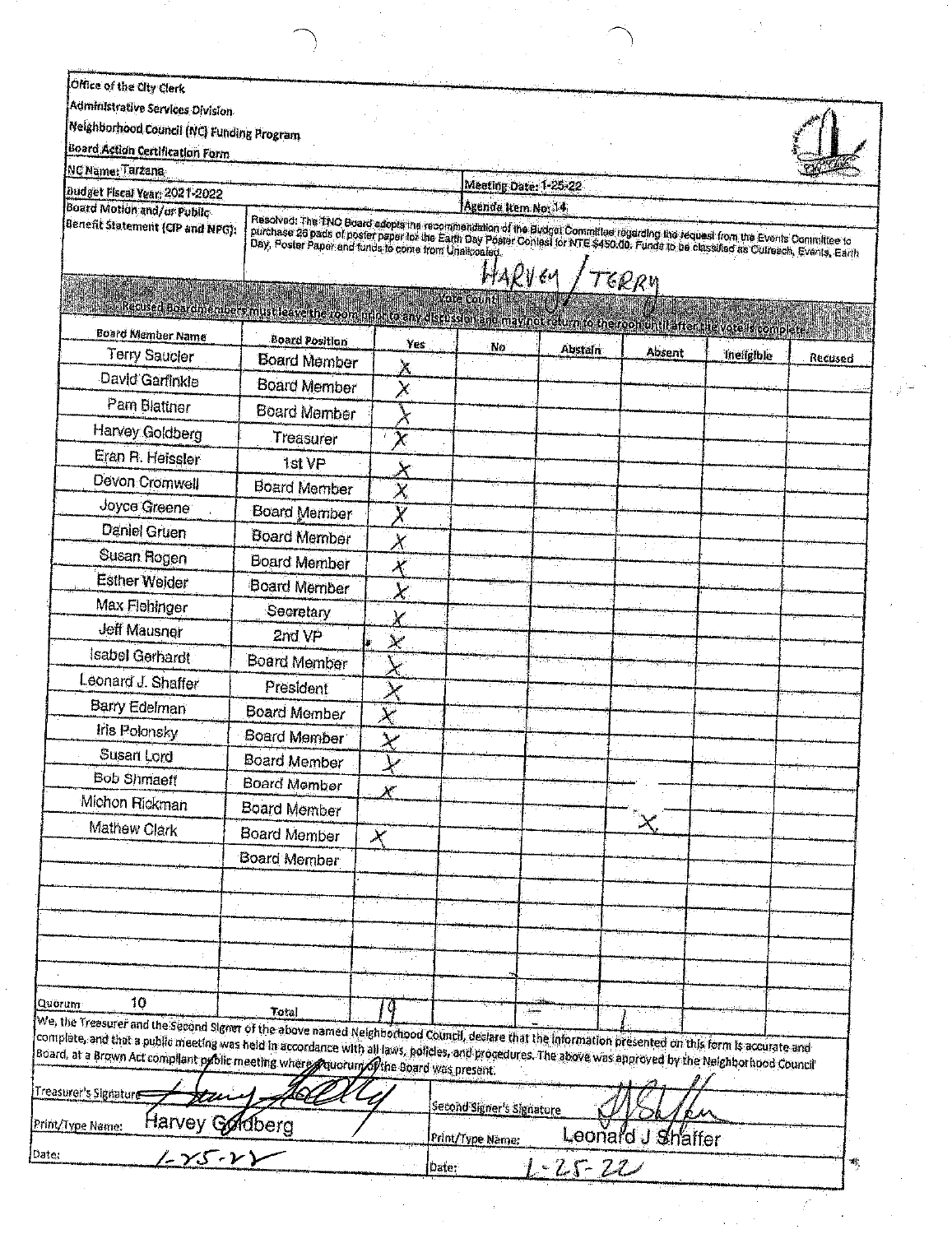#### Amazon.com - Order 112-8640705-7329056

#### Final Details for Order #112-8640705-7329056 Print this page for your records.

Order Placed: February 20, 2022 Amazon.com order number: 112-8640705-7329056 Order Total: \$301.61

#### Shipped on February 21, 2022

#### **Items Ordered**

26 of: Canson XL Series Recycled Bristol Pad, 11" x 14", Fold-over Cover, 25 Sheets (100510933) Sold by: UnitedNow (seller profile)

Condition: New

#### **Shipping Address:**

Tarzana NC c/o Esther Wieder 19160 OXNARD ST TARZANA, CA 91356-1223 United States

### **Shipping Speed:**

Standard Shipping

#### **Payment information**

**Payment Method:** MasterCard | Last digits: 5734

#### **Billing address**

Harvey Goldberg 200 N SPRING ST STE 224 LOS ANGELES, CA 90012-3238 **United States** 

**Credit Card transactions** 

Item(s) Subtotal: \$249.34 Shipping & Handling: \$26.01 Total before tax: \$275.35

Estimated tax to be collected: \$26.26

#### **Grand Total: \$301.61**

MasterCard ending in 5734: February 21, 2022: \$301.61

To view the status of your order, return to Order Summary.

Conditions of Use | Privacy Notice © 1996-2022, Amazon.com, Inc. or its affiliates

 $TNC$  AMAZON 2-21-28

Price \$9.59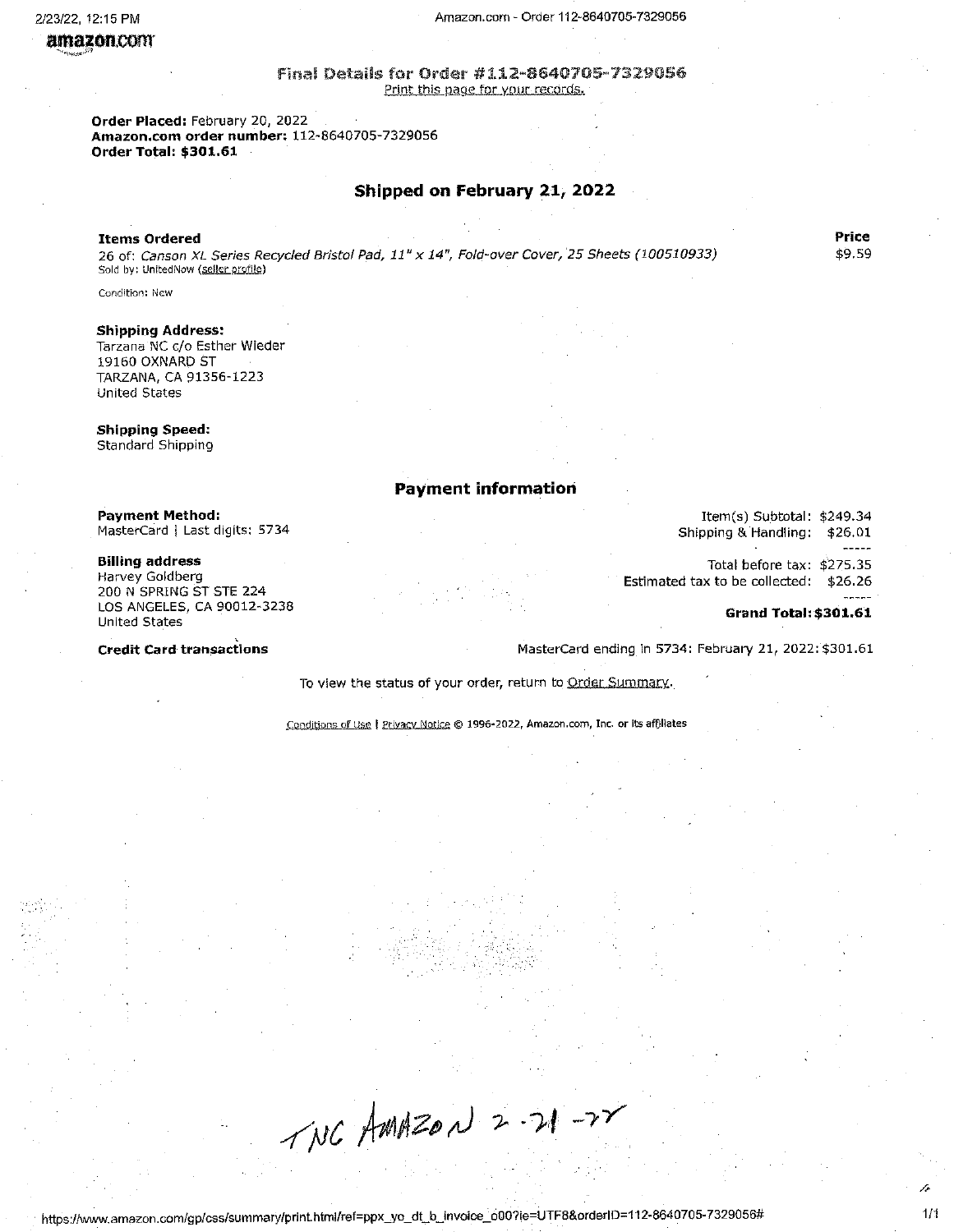

 $\mathbf{Q}$  $\sim$   $\sigma$  -12

21051 Warner Center Lane<br>Suite 250A<br>Woodland Hills, CA 91367<br>www.goldmetropolitan.com

# Invoice

Date Invoice# 1/6/2022 02893

| <b>Bill To</b>                                                                              |  |  |
|---------------------------------------------------------------------------------------------|--|--|
| Tarzana Neighborhood Council<br>P.O. Box 571016<br>Tarzana, CA 91357<br>ATTN: Iris Polonsky |  |  |
|                                                                                             |  |  |

| P.O. Number | Quote Number                                                                        | Quote Date                                                                                                                                         | Rep       | Removal Date       | Terms            |
|-------------|-------------------------------------------------------------------------------------|----------------------------------------------------------------------------------------------------------------------------------------------------|-----------|--------------------|------------------|
|             | AG 4021                                                                             | 1/6/2022                                                                                                                                           | <b>AG</b> |                    | Due Upon Accepta |
| Quantity    |                                                                                     | Description                                                                                                                                        |           | Price Each         | Amount           |
|             |                                                                                     | Removal of 10 sets of banners (20 banners total). Of the 20 banners, 13<br>can be repaired. The others were beyond repair. Cost to Repair is \$130 |           | 130,00             | 130.00           |
| 1           | Re-Installation of removed banners.<br>any unforeseen circumstances will be extra). | Maintenance includes normal wear & tear for 90 days (maintenance due to                                                                            |           | 660.00             | 660.00           |
|             | Sales Tax                                                                           |                                                                                                                                                    |           | 9.50%              | 0.00             |
|             |                                                                                     |                                                                                                                                                    |           |                    |                  |
|             |                                                                                     |                                                                                                                                                    |           |                    |                  |
|             |                                                                                     |                                                                                                                                                    |           |                    |                  |
|             |                                                                                     |                                                                                                                                                    |           |                    |                  |
|             |                                                                                     |                                                                                                                                                    |           |                    |                  |
|             |                                                                                     |                                                                                                                                                    |           |                    |                  |
|             |                                                                                     |                                                                                                                                                    |           |                    |                  |
|             |                                                                                     |                                                                                                                                                    |           |                    |                  |
|             |                                                                                     |                                                                                                                                                    |           |                    |                  |
|             |                                                                                     |                                                                                                                                                    |           |                    |                  |
|             |                                                                                     |                                                                                                                                                    |           |                    |                  |
|             |                                                                                     |                                                                                                                                                    |           |                    |                  |
|             |                                                                                     |                                                                                                                                                    |           |                    |                  |
|             |                                                                                     |                                                                                                                                                    |           |                    |                  |
|             |                                                                                     |                                                                                                                                                    |           |                    |                  |
|             |                                                                                     | Remit To:                                                                                                                                          |           |                    |                  |
|             |                                                                                     | Gold Metropolitan Media<br>21051 Warner Center Lane, Suite 250A / Woodland Hills, CA 91367 / (Tel) 800.755.9466 / (Fax) 818,348.1956               |           | Total              | \$790.00         |
|             |                                                                                     |                                                                                                                                                    |           | Payments/Credits   | \$0.00           |
|             | approva l'                                                                          |                                                                                                                                                    |           | <b>Balance Due</b> | \$790.00         |